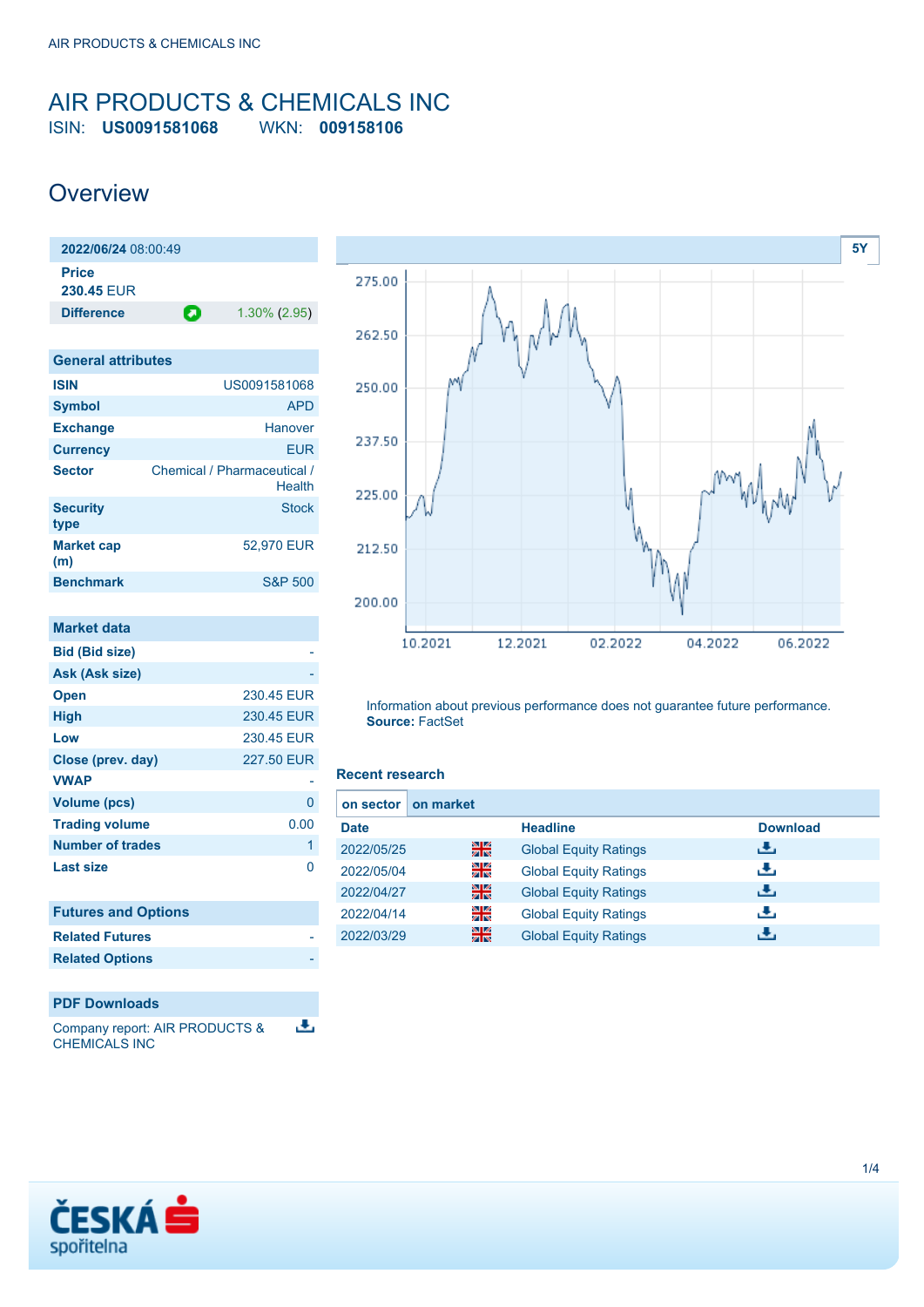# **Details**

**2022/06/24** 08:00:49 **Price**

**230.45** EUR

**Difference 1.30% (2.95)** 

| <b>General attributes</b> |                                       |
|---------------------------|---------------------------------------|
| <b>ISIN</b>               | US0091581068                          |
| <b>Symbol</b>             | <b>APD</b>                            |
| <b>Exchange</b>           | Hanover                               |
| <b>Currency</b>           | <b>EUR</b>                            |
| <b>Sector</b>             | Chemical / Pharmaceutical /<br>Health |
| <b>Security</b><br>type   | <b>Stock</b>                          |
| <b>Market cap</b><br>(m)  | 52,970 EUR                            |
| <b>Benchmark</b>          | <b>S&amp;P 500</b>                    |

| <b>Market data</b>      |            |
|-------------------------|------------|
| <b>Bid (Bid size)</b>   |            |
| Ask (Ask size)          |            |
| <b>Open</b>             | 230.45 EUR |
| <b>High</b>             | 230.45 EUR |
| Low                     | 230.45 EUR |
| Close (prev. day)       | 227.50 EUR |
| <b>VWAP</b>             |            |
| Volume (pcs)            | O          |
| <b>Trading volume</b>   | 0.00       |
| <b>Number of trades</b> | 1          |
| Last size               |            |

| <b>Performance and Risk</b> |                |       |           |  |
|-----------------------------|----------------|-------|-----------|--|
|                             | 6 <sub>m</sub> | 1Y    | <b>3Y</b> |  |
| <b>Perf (%)</b>             | $-12.04%$      |       |           |  |
| Perf (abs.)                 | $-31.55$       |       |           |  |
| <b>Beta</b>                 | 0.83           | 0.81  | 0.96      |  |
| <b>Volatility</b>           | 27.80          | 24.97 | 24.97     |  |



Information about previous performance does not guarantee future performance. **Source:** FactSet

| <b>Price data</b>                           |                         |
|---------------------------------------------|-------------------------|
| Ø price 5 days   Ø volume 5 days (pcs.)     | 227.23 EUR (0)          |
| Ø price 30 days   Ø volume 30 days (pcs.)   | 229.12 EUR (1)          |
| Ø price 100 days   Ø volume 100 days (pcs.) | 222.54 EUR (2)          |
| Ø price 250 days   Ø volume 250 days (pcs.) | $-EUR(3)$               |
| <b>YTD High   date</b>                      | 269.60 EUR (2022/01/03) |
| <b>YTD Low   date</b>                       | 197.35 EUR (2022/03/15) |
| 52 Weeks High   date                        | 273.80 EUR (2021/11/11) |
| 52 Weeks Low   date                         | 197.35 EUR (2022/03/15) |

|  |  | All listings for AIR PRODUCTS & CHEMICALS INC |
|--|--|-----------------------------------------------|
|--|--|-----------------------------------------------|

| Exchange $\bigoplus$     | <b>Date</b>    | <b>Time Price</b> |                         | <b>Trading volume</b><br>(mio.) | <b>Number of</b><br>trades |
|--------------------------|----------------|-------------------|-------------------------|---------------------------------|----------------------------|
| Xetra                    | 2022/06/<br>23 |                   | 17:35 228.85 EUR 0.00   |                                 | 2                          |
| Vienna Stock<br>Exchange | 2022/06/<br>24 |                   | 17:32 235.95 EUR 0.00   |                                 | 2                          |
| Tradegate                | 2022/06/<br>24 |                   | 22:26 238.75 EUR 0.02   |                                 | 9                          |
| Stuttgart                | 2022/06/<br>24 |                   | 21:10 238.75 EUR 0.01   |                                 | 9                          |
| <b>NYSE</b>              | 2022/06/       |                   | 22:00 252.08 USD 383.03 |                                 | 33,620                     |

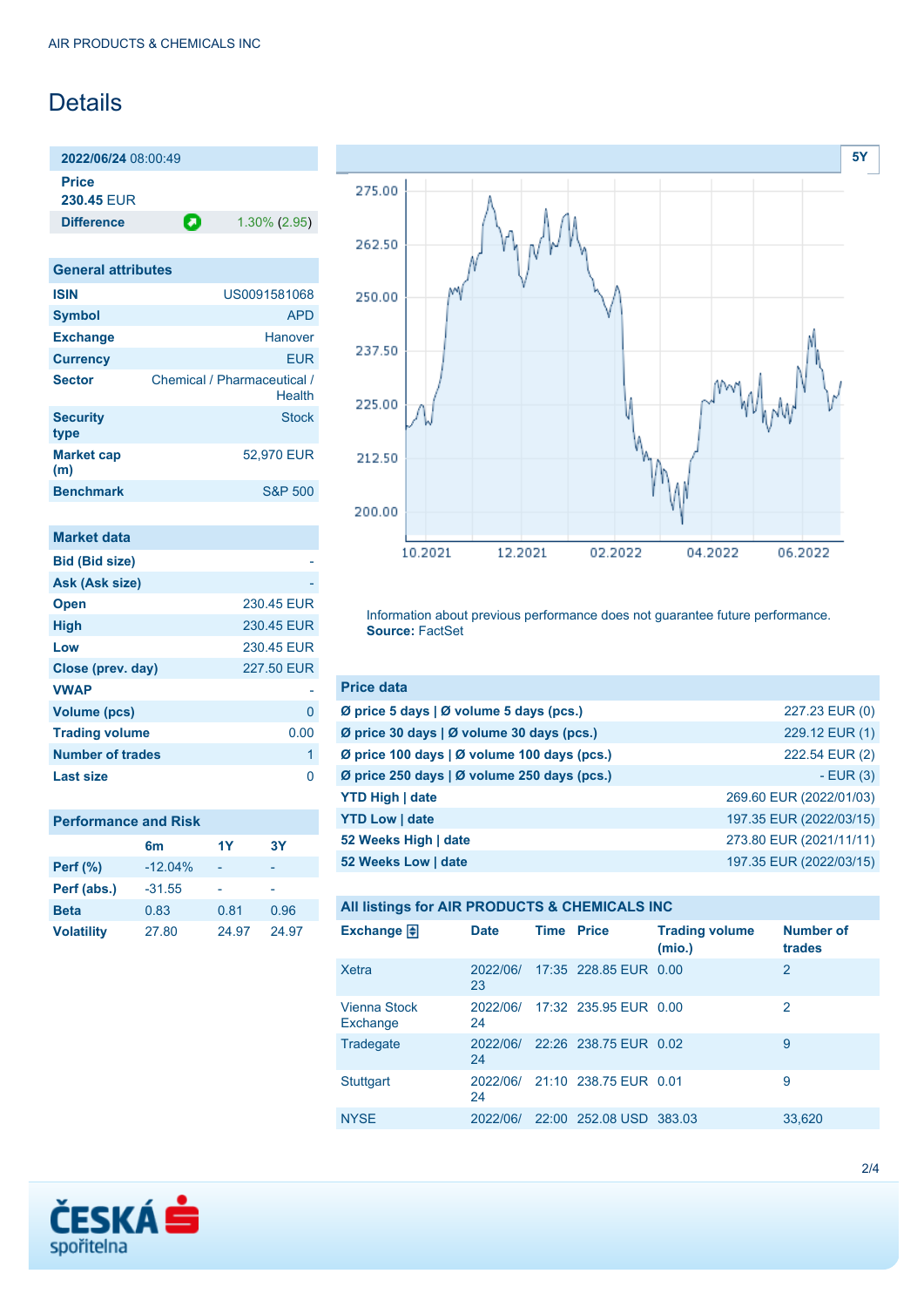|                                 | 24             |                       |   |
|---------------------------------|----------------|-----------------------|---|
| Munich                          | 2022/06/<br>24 | 09:33 231.40 EUR 0.00 | 2 |
| <b>London Stock</b><br>Exchange | 2022/06/<br>24 | 15:30 244.88 USD 0.02 | 1 |
| Hanover                         | 2022/06/<br>24 | 08:00 230.45 EUR 0.00 |   |
| Frankfurt                       | 2022/06/<br>24 | 08:00 230.55 EUR 0.00 |   |
| <b>Duesseldorf</b>              | 2022/06/<br>24 | 18:00 234.40 EUR 0.00 | 9 |
| <b>Berlin</b>                   | 2022/06/<br>24 | 08:08 230.35 EUR 0.00 | 1 |